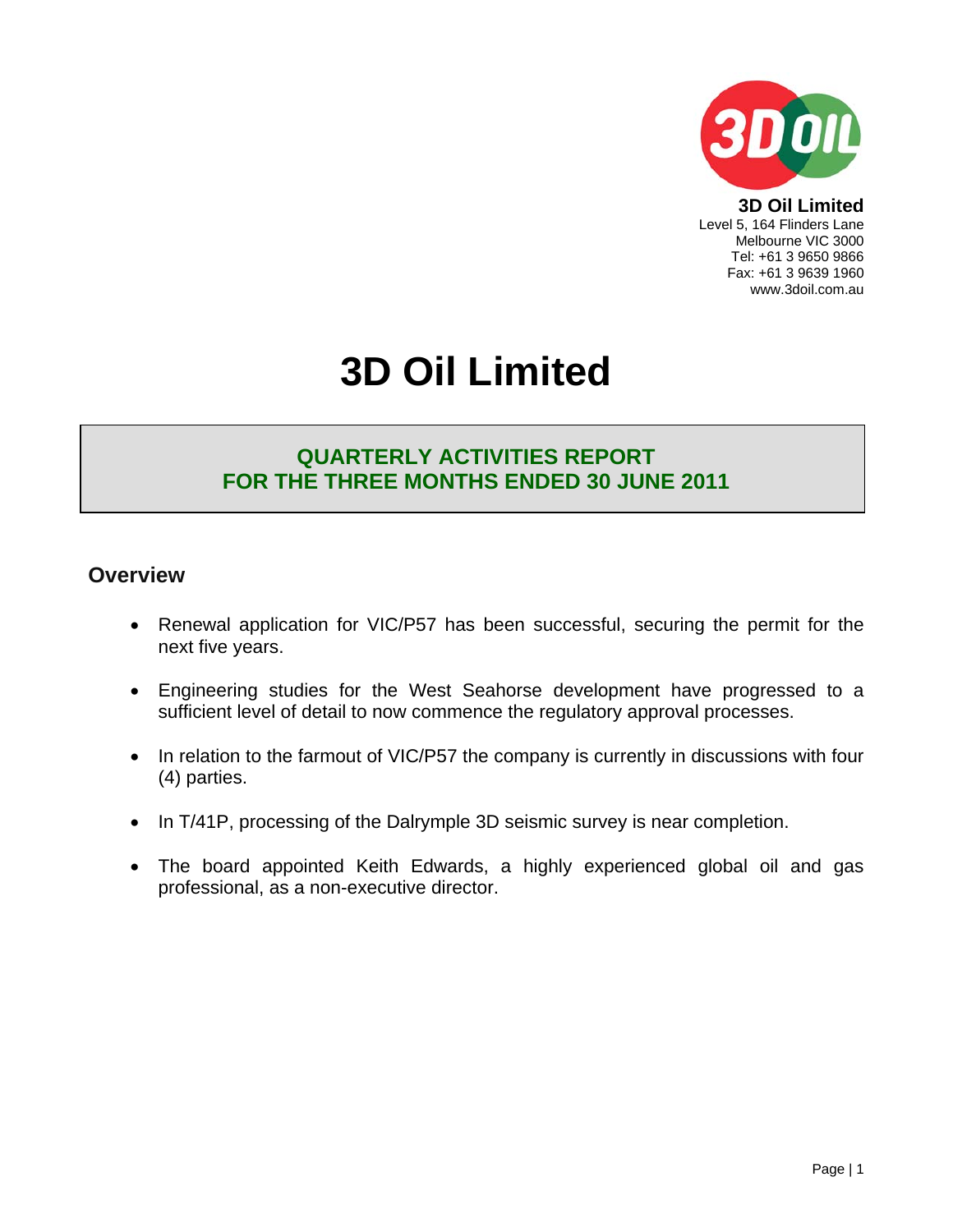

*Location of 3D Oil exploration permits* 

## *VIC/P57, Gippsland Basin, offshore Victoria*

During the June quarter the company continued to focus primarily on the quest for a suitable joint venture partner for both its exploration and development programs in the permit and is in discussions with four parties in this regard. The company is optimistic it will secure a strategically aligned partner and, as such, believes continuation of this farmout strategy to progress exploration and development within VIC/P57 will ultimately be transformational to the company.

Engineering studies for the West Seahorse development have progressed to a sufficient level of detail to now commence the regulatory approval processes.

Reprocessing of approximately 500 sq km of pre-existing 3D seismic data over VIC/P57 and selected adjacent areas continued during the quarter. Preliminary results are demonstrating that the anticipated improvement in imaging, especially at deeper levels, is being achieved, which will enable better mapping of prospects and leads within the permit, and direct comparison to nearby discoveries.

In April the company submitted a renewal application for VIC/P57, which is nearing the end of the final year of its initial term. In line with statutory requirements, half of the graticular blocks in the original permit have to be relinquished however, since most of these were only 'part' blocks, the renewed permit will retain approximately two thirds of the original area – and, significantly, all of the identified prospects and leads. 3D Oil has recently been notified by government that its renewal application has been successful, and the renewed permit will be formally gazetted in the next quarter for the usual second term duration of five years.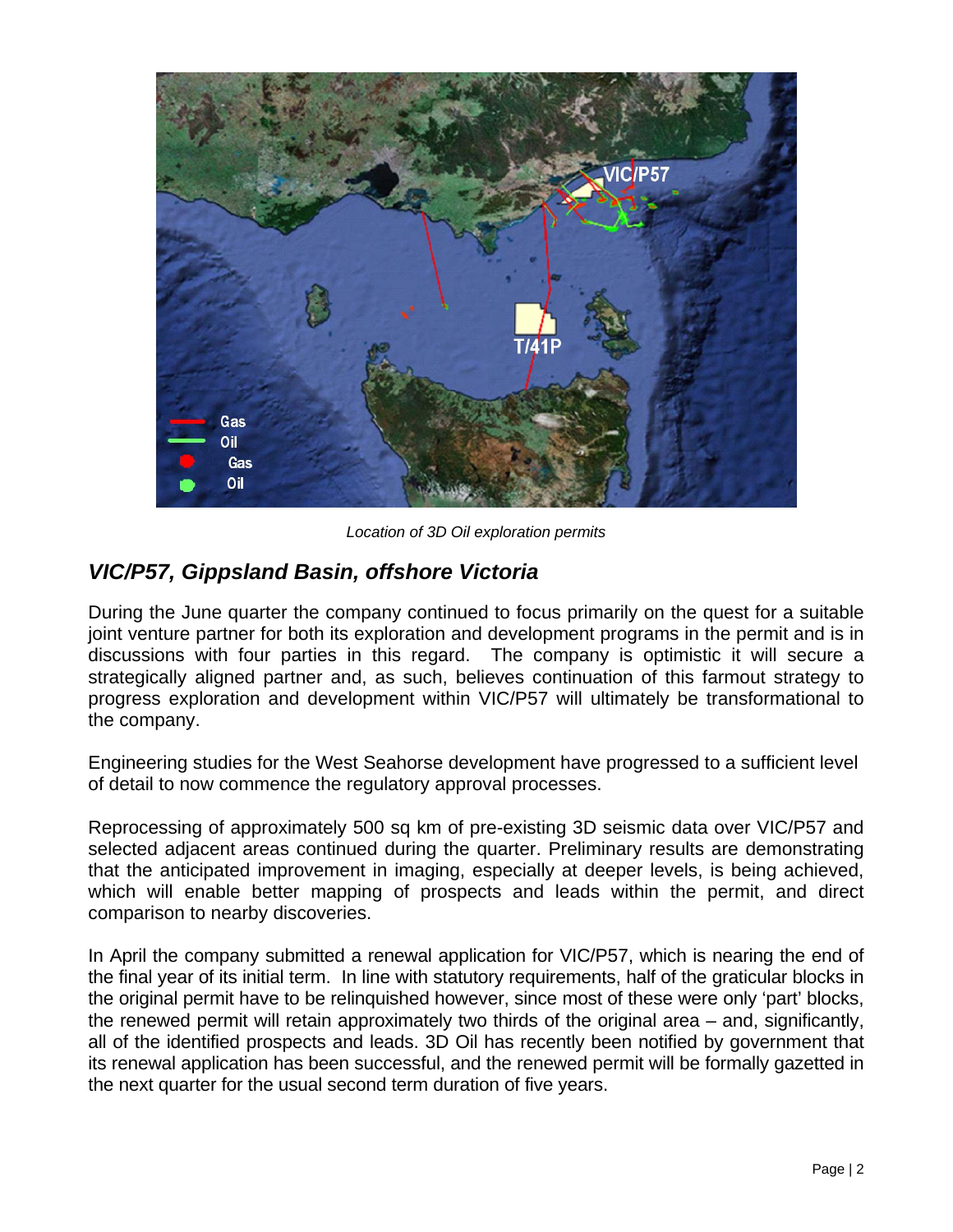

*VIC/P57 permit area, also showing prospects, leads and surrounding fields. At the completion of the current permit renewal process VIC/P57 will be reduced to the area shaded orange.*

## *T/41P, Bass Basin, offshore Tasmania*

During the June quarter processing of the newly-acquired 264 sq km Dalrymple 3D seismic survey continued, and is on schedule to be completed around the middle of August.

In addition to the processing and interpretation of the new 3D seismic data, the company is updating its geological studies on the petroleum system in this region of the basin to optimize the understanding of potential for adequate hydrocarbon charge, reservoir quality, and seals.

By early next year this work will be integrated with the seismic interpretation to mature all of the existing leads in the area of the 3D survey to prospect status, and enabling the best candidates for future drilling to be identified.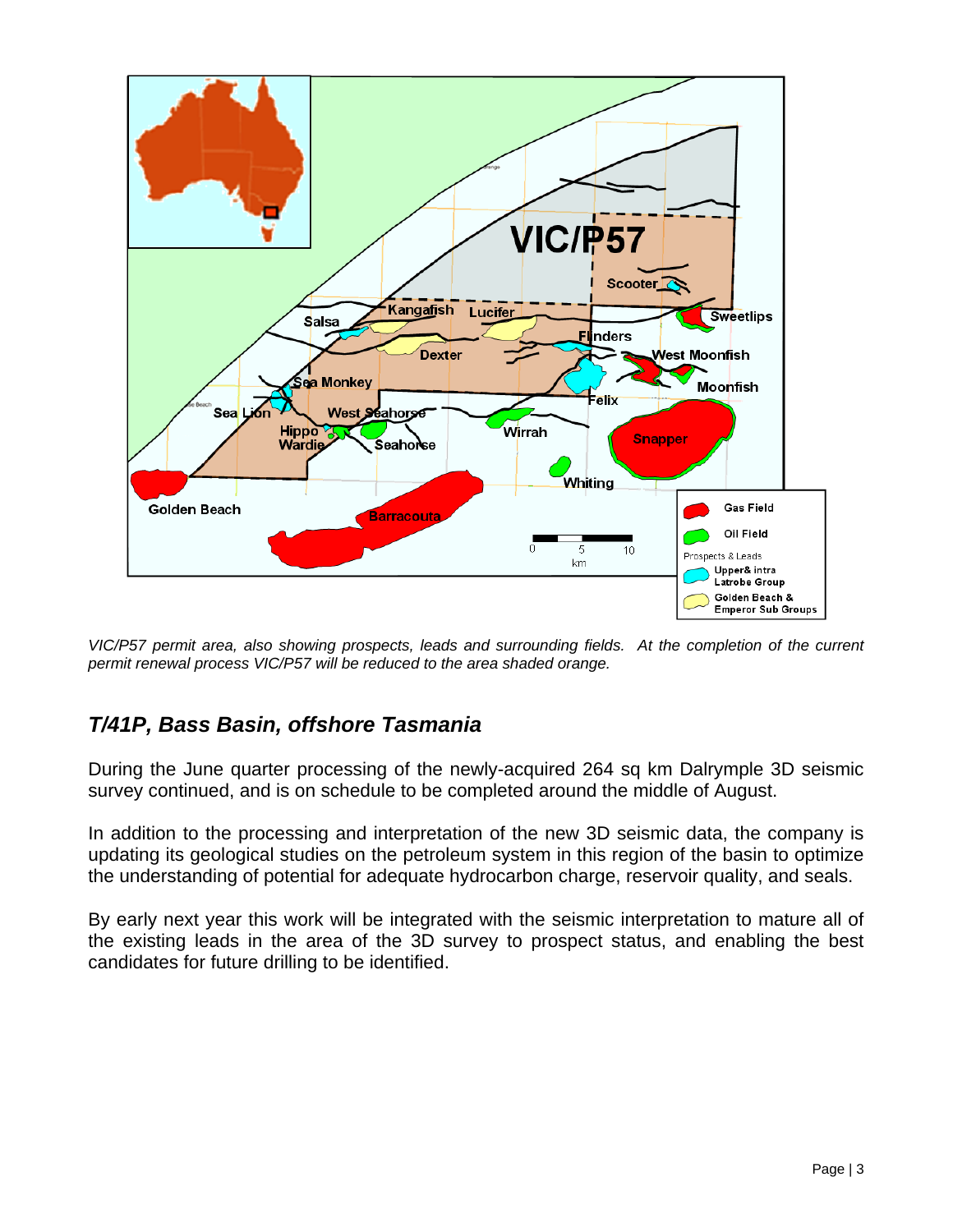

*Part of T41/P showing existing leads and the outline of the Dalrymple 3D survey.*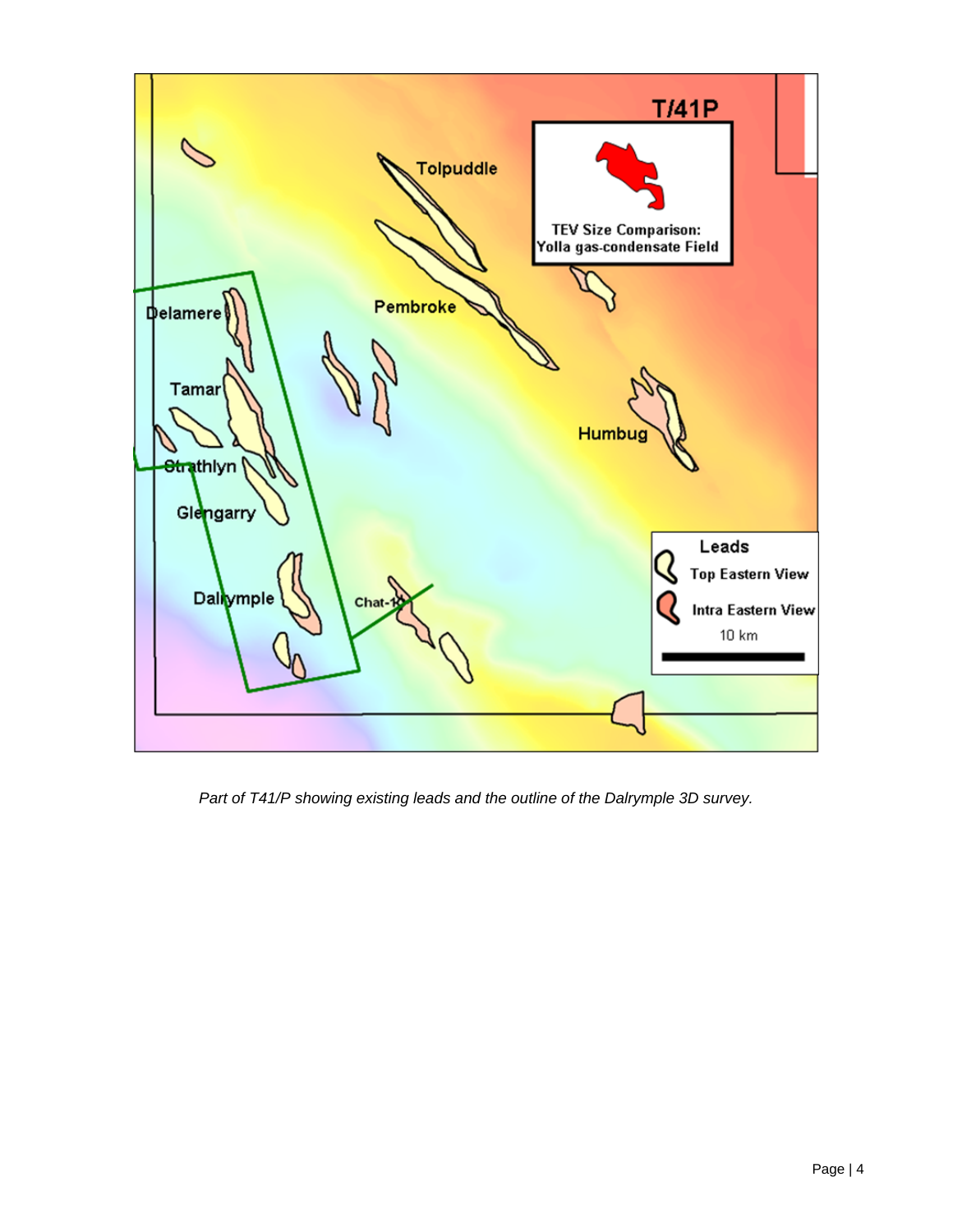# **Appendix 5B**

*Rule 5.3* 

Year to date (12 months)

## **Mining exploration entity quarterly report**

Introduced 1/7/96. Origin: Appendix 8. Amended 1/7/97, 1/7/98, 30/9/2001 , 01/06/10.

#### Name of entity

3D OIL LIMITED

40 105 597 279 30 June 2011

ABN Quarter ended ("current quarter")

Current quarter

#### **Consolidated statement of cash flows**

#### **Cash flows related to operating activities**

|      |                                                                    | \$A         | <b>\$A</b>  |
|------|--------------------------------------------------------------------|-------------|-------------|
| 1.1  | Receipts from product sales and related debtors                    | 5,059       | 13,232      |
|      |                                                                    |             |             |
| 1.2  | Payments for                                                       | (926, 628)  |             |
|      | (a) exploration and evaluation (net of refunds)<br>(b) development |             | (3,788,231) |
|      | (c) production                                                     |             |             |
|      | (d) administration                                                 | (286,063)   | (1,084,311) |
| 1.3  | Dividends received                                                 |             |             |
| 1.4  | Interest and other items of a similar nature                       |             |             |
|      | received                                                           | 48,078      | 415,990     |
| 1.5  | Interest and other costs of finance paid                           |             |             |
| 1.6  | Income taxes paid                                                  |             |             |
| 1.7  | <b>GST Refund</b>                                                  |             |             |
| 1.8  | Refund of exploration deposit                                      |             | 16,685      |
|      | <b>Net Operating Cash Flows</b>                                    | (1,159,554) | (4,426,635) |
|      |                                                                    |             |             |
|      | Cash flows related to investing activities                         |             |             |
| 1.8  | Payment for purchases of:                                          |             |             |
|      | (a) prospects/farmins                                              |             |             |
|      | (b) equity investments                                             |             |             |
|      | (c) other fixed assets                                             |             | (42, 195)   |
| 1.9  | Proceeds from sale of:                                             |             |             |
|      | (a) prospects                                                      |             |             |
|      | (b) equity investments                                             |             |             |
|      | (c) other fixed assets                                             |             |             |
| 1.10 | Loans to other entities                                            |             |             |
| 1.11 | Loans repaid by other entities                                     |             |             |
| 1.12 | Other (provide details if material)                                |             |             |
|      |                                                                    |             |             |
|      | Net investing cash flows                                           |             |             |
| 1.13 | Total operating and investing cash flows (carried                  |             |             |
|      | forward)                                                           | (1,159,554) | (4,468,830) |

<sup>+</sup> See chapter 19 for defined terms.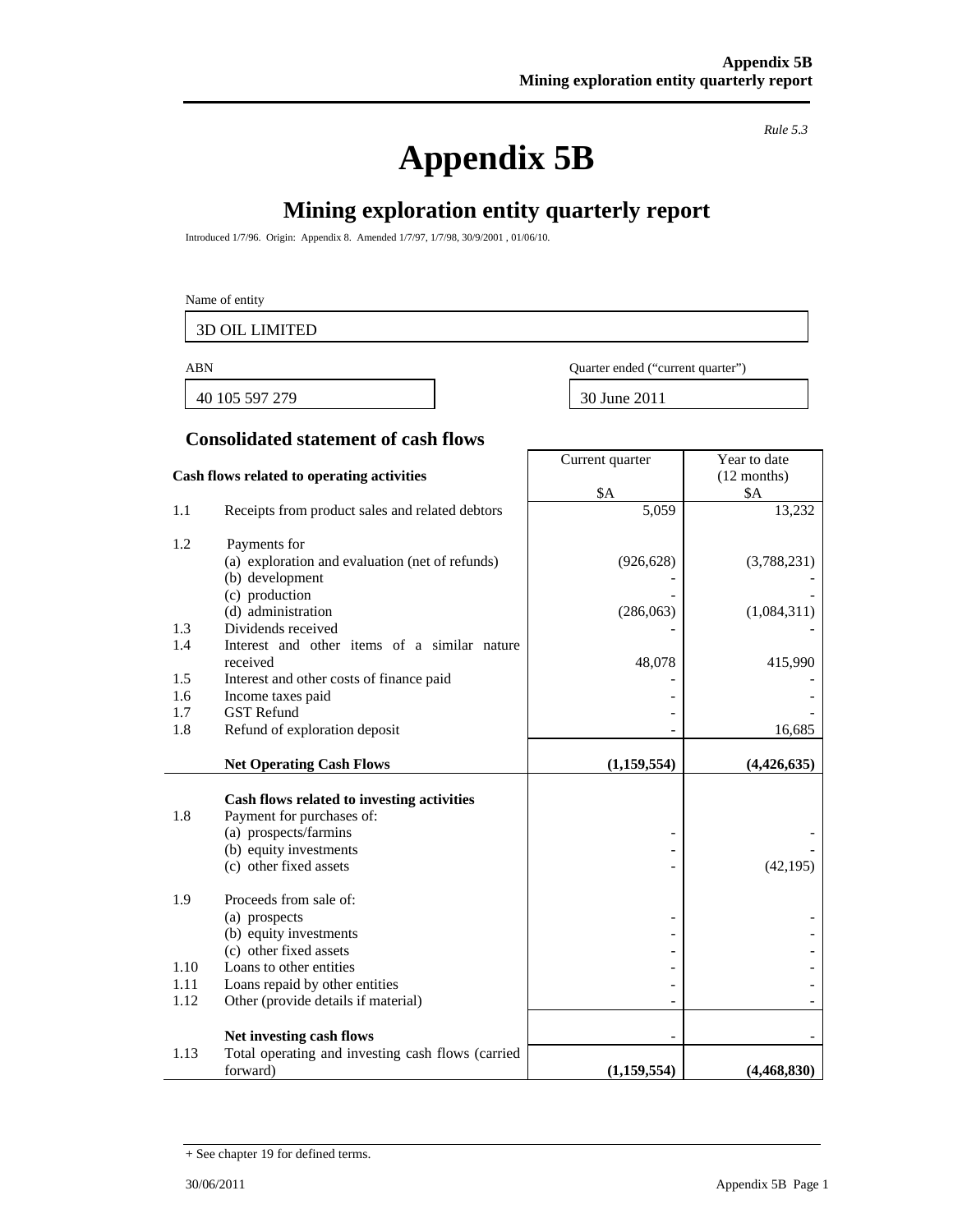| 1.13 | Total operating and investing cash flows<br>(brought forward) | (1,159,554)                  | (4,468,830) |
|------|---------------------------------------------------------------|------------------------------|-------------|
|      |                                                               |                              |             |
|      | Cash flows related to financing activities                    |                              |             |
| 1.14 | Proceeds from issues of shares                                | -                            |             |
| 1.15 | Proceeds from sale of forfeited shares                        | -                            |             |
| 1.16 | Proceeds from borrowings                                      | $\qquad \qquad \blacksquare$ |             |
| 1.17 | Repayment of borrowings                                       |                              |             |
| 1.18 | Dividends paid                                                | $\qquad \qquad \blacksquare$ |             |
| 1.19 | Other – Capital raising costs                                 | $\overline{\phantom{0}}$     |             |
|      | Net financing cash flows                                      |                              |             |
|      | Net increase (decrease) in cash held                          | (1,159,554)                  | (4,468,830) |
| 1.20 | Cash at beginning of quarter/year to date                     | 5,048,366                    | 8,378,658   |
| 1.21 | Exchange rate adjustments to item 1.20                        | (30, 817)                    | (51, 833)   |
| 1.22 | Cash at end of quarter                                        | 3,857,995                    | 3,857,995   |

#### **Payments to directors of the entity and associates of the directors Payments to related entities of the entity and associates of the related entities**

|                                                                          | Current quarter<br>\$A |
|--------------------------------------------------------------------------|------------------------|
| 1.23<br>Aggregate amount of payments to the parties included in item 1.2 | 111,933                |
| Aggregate amount of loans to the parties included in item 1.10<br>1.24   |                        |

1.25 Explanation necessary for an understanding of the transactions

Director's fees, salaries and fees paid to related entities during the June 2011 quarter.

#### **Non-cash financing and investing activities**

2.1 Details of financing and investing transactions which have had a material effect on consolidated assets and liabilities but did not involve cash flows

Nil

2.2 Details of outlays made by other entities to establish or increase their share in projects in which the reporting entity has an interest

Nil

<sup>+</sup> See chapter 19 for defined terms.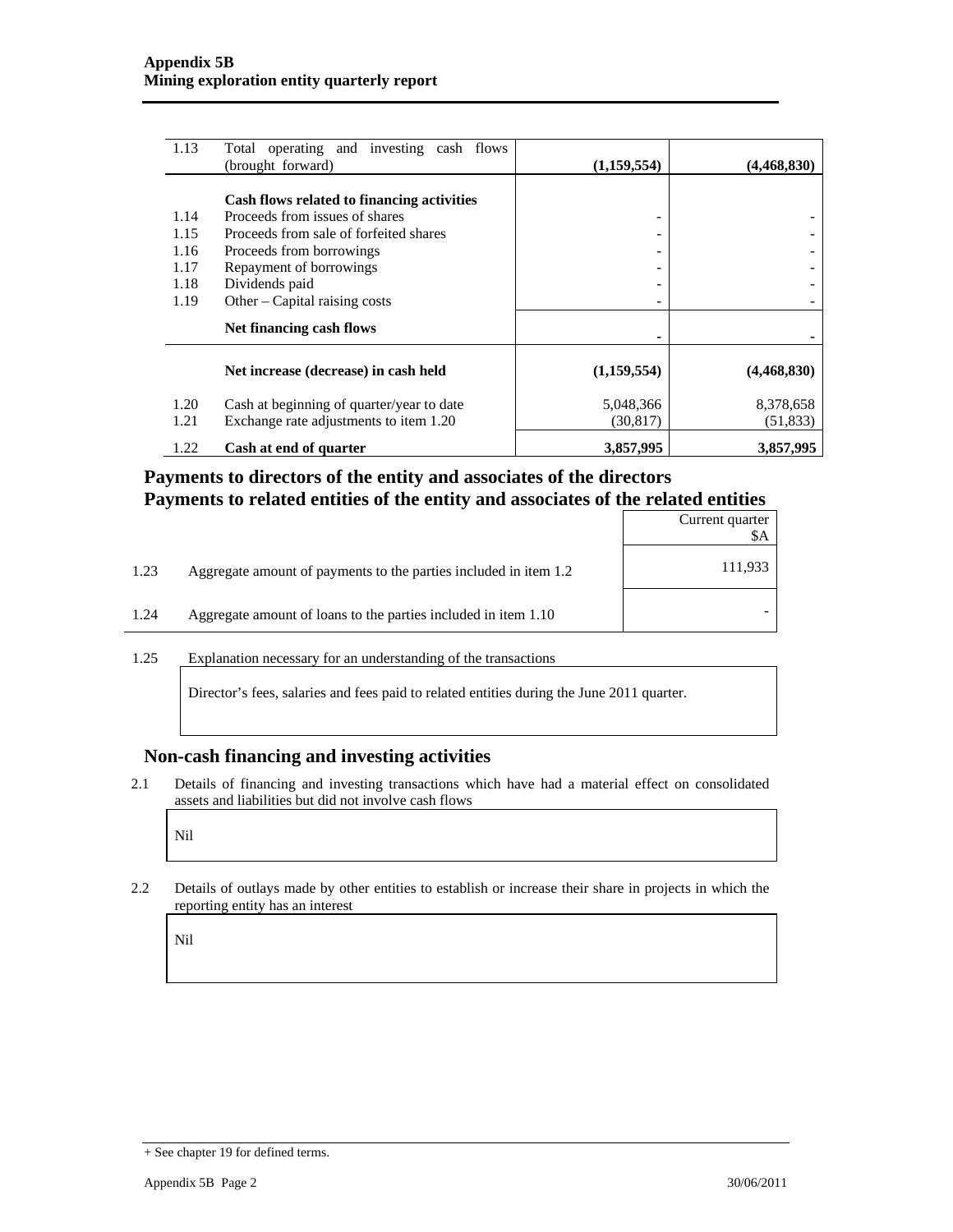#### **Financing facilities available**

*Add notes as necessary for an understanding of the position.* 

|     |                             | Amount available | Amount used |
|-----|-----------------------------|------------------|-------------|
|     |                             | \$A'000          | \$A'000     |
| 3.1 | Loan facilities             | -                |             |
| 3.2 | Credit standby arrangements | -                |             |

#### **Estimated cash outflows for next quarter**

| 4.1<br>Exploration and evaluation | 350 |
|-----------------------------------|-----|
| 4.2<br>Development                |     |
| 4.3<br>Production                 |     |
| 4.4<br>Administration             | 300 |
| <b>Total</b>                      | 650 |

## **Reconciliation of cash**

| Reconciliation of cash at the end of the quarter (as<br>shown in the consolidated statement of cash flows) to<br>the related items in the accounts is as follows. |                                                  | Current quarter<br>\$A'000 | Previous quarter<br>\$A'000 |
|-------------------------------------------------------------------------------------------------------------------------------------------------------------------|--------------------------------------------------|----------------------------|-----------------------------|
| 5.1                                                                                                                                                               | Cash on hand and at bank                         | 309                        | 1,211                       |
| 5.2                                                                                                                                                               | Deposits at call                                 | 3,502                      | 3,790                       |
| 5.3                                                                                                                                                               | Bank overdraft                                   |                            |                             |
| 5.4                                                                                                                                                               | Other – Bank Guarantee                           | 47                         | 47                          |
|                                                                                                                                                                   | <b>Total: Cash at end of quarter</b> (item 1.22) | 3,858                      | 5,048                       |

#### **Changes in interests in mining tenements**

|     |                                                                     | Tenement<br>reference | Nature of interest<br>(note (2)) | Interest at<br>beginning<br>of quarter | Interest at<br>end of<br>quarter |
|-----|---------------------------------------------------------------------|-----------------------|----------------------------------|----------------------------------------|----------------------------------|
| 6.1 | Interests in mining<br>tenements relinquished,<br>reduced or lapsed |                       |                                  |                                        |                                  |
| 6.2 | Interests in mining<br>tenements acquired or<br>increased           |                       |                                  |                                        |                                  |

<sup>+</sup> See chapter 19 for defined terms.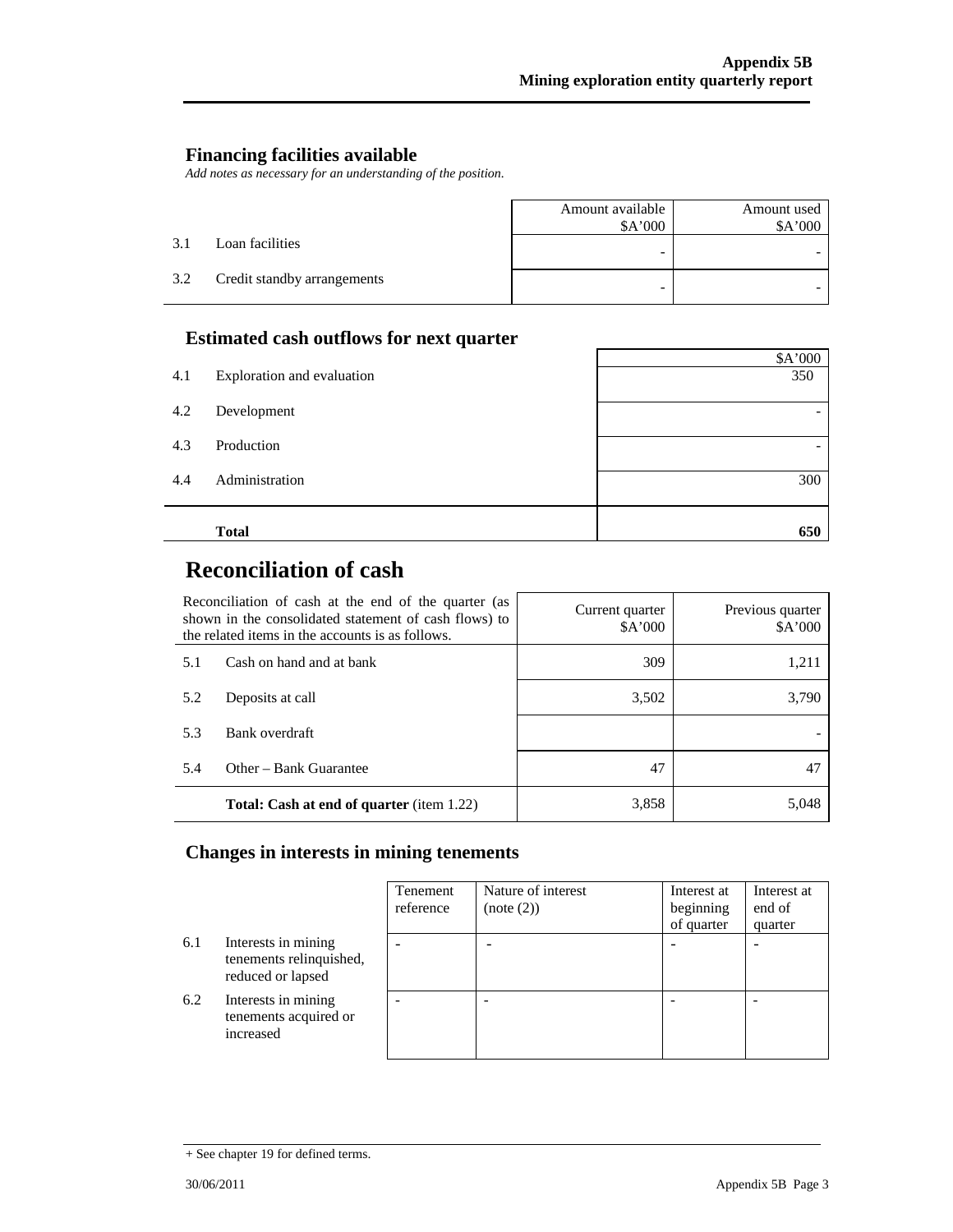#### **Issued and quoted securities at end of current quarter**

*Description includes rate of interest and any redemption or conversion rights together with prices and dates.* 

|            |                                                                           | Total number             | Number quoted            | Issue price per<br>security (see note | Amount paid up per<br>security (see note 3) |
|------------|---------------------------------------------------------------------------|--------------------------|--------------------------|---------------------------------------|---------------------------------------------|
|            |                                                                           |                          |                          | $3)$ (cents)                          | (cents)                                     |
| 7.1        | Preference<br><i><b>*securities</b></i><br>(description)                  |                          | $\overline{a}$           |                                       |                                             |
| 7.2        | Changes during<br>quarter<br>(a) Increases<br>through issues              |                          |                          |                                       |                                             |
|            | (b) Decreases<br>through returns of<br>capital, buy-backs,<br>redemptions |                          |                          |                                       |                                             |
| 7.3        | +Ordinary<br>securities                                                   | 206,560,000              | 206,560,000              | ۰                                     |                                             |
| 7.4        | Changes during<br>quarter                                                 |                          |                          |                                       |                                             |
|            | (a) Increases<br>through issues                                           |                          |                          |                                       |                                             |
|            | (b) Decreases<br>through returns of                                       |                          | $\overline{\phantom{0}}$ |                                       |                                             |
|            | capital, buy-backs<br>(c) Released from<br><b>ASX</b> restriction         |                          |                          |                                       |                                             |
| 7.5        | +Convertible debt<br>securities<br>(description)                          |                          | $\overline{a}$           |                                       |                                             |
| 7.6        | Changes during<br>quarter                                                 |                          |                          |                                       |                                             |
|            | (a) Increases<br>through issues                                           |                          |                          |                                       |                                             |
|            | (b) Decreases<br>through securities<br>matured, converted                 |                          | $\overline{\phantom{0}}$ |                                       |                                             |
| 7.7        | <b>Options</b>                                                            |                          |                          | Exercise price                        | Expiry date                                 |
|            | (description and                                                          | 400,000                  |                          | \$0.75                                | 31 March 2013                               |
|            | conversion factor)                                                        | 189,000<br>615,000       | $\overline{a}$           | \$0.25<br>\$0.40                      | 30 June 2014<br>30 November 2014            |
|            |                                                                           | 200,000                  | $\overline{\phantom{a}}$ | \$0.40                                | 31 January 2015                             |
| 7.8        | Issued during<br>quarter                                                  | $\overline{\phantom{a}}$ | $\overline{\phantom{0}}$ | Exercise price                        | Expiry date                                 |
| 7.9        | <b>Exercised</b> during<br>quarter                                        | $\overline{a}$           | $\overline{\phantom{0}}$ |                                       |                                             |
| 7.10       | Expired/lapsed<br>during quarter                                          |                          |                          | Exercise price                        | Expiry date                                 |
| 317.1<br>1 | <b>Debentures</b><br>(totals only)                                        |                          | $\overline{a}$           |                                       |                                             |
| 7.12       | <b>Unsecured notes</b><br>(totals only)                                   |                          |                          |                                       |                                             |

<sup>+</sup> See chapter 19 for defined terms.